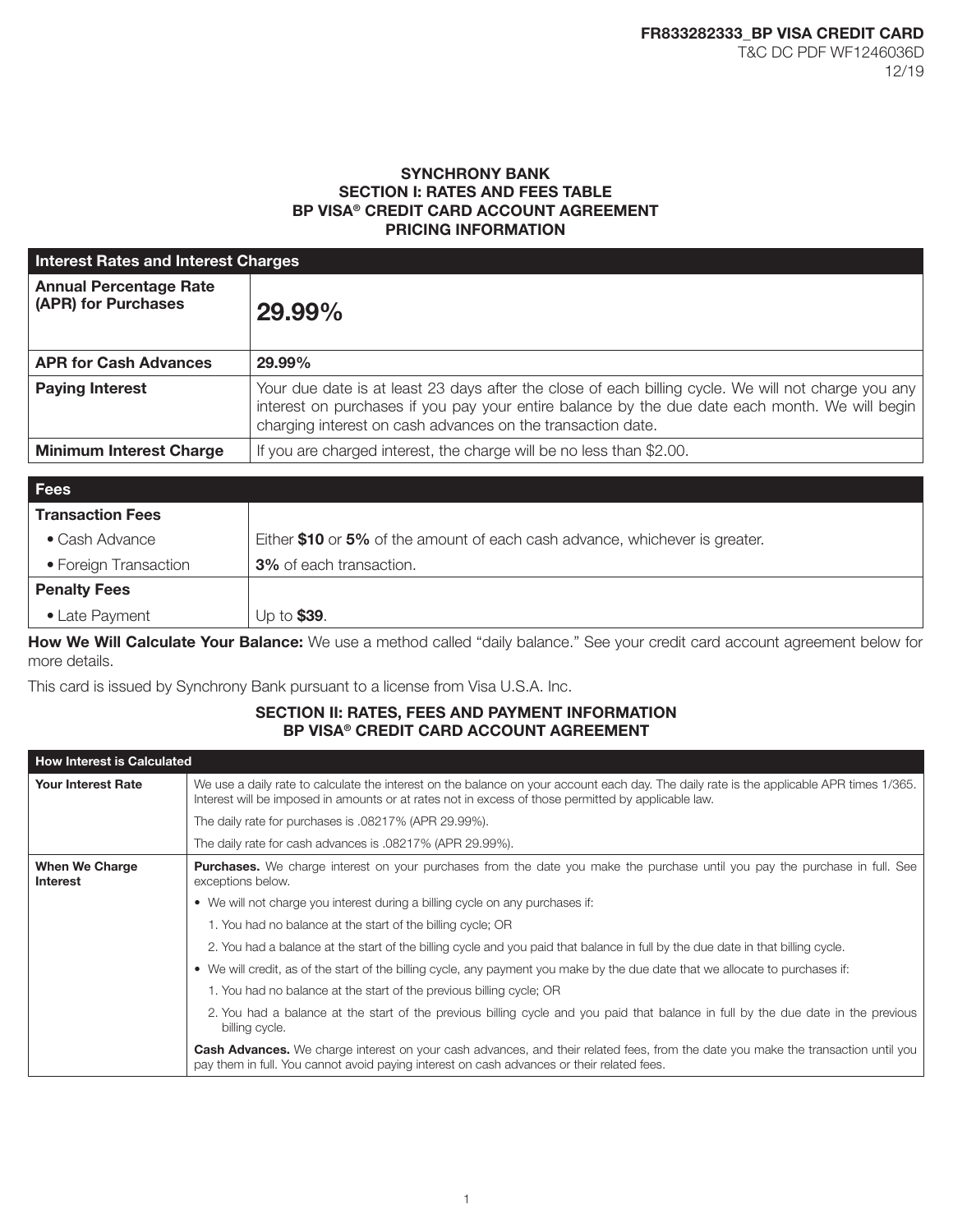| <b>How We Calculate</b><br>Interest | We figure the interest charge on your account separately for each balance type. We do this by applying the daily rate to the daily balance<br>for each day in the billing cycle. A separate daily balance is calculated for the following balance types, as applicable: purchases, cash<br>advances and balances subject to different interest rates, plans or special promotions. See below for how this works. |
|-------------------------------------|------------------------------------------------------------------------------------------------------------------------------------------------------------------------------------------------------------------------------------------------------------------------------------------------------------------------------------------------------------------------------------------------------------------|
|                                     | 1. How to get the daily balance: We take the starting balance each day, add any new charges and fees, and subtract any payments<br>or credits. This gives us the daily balance.                                                                                                                                                                                                                                  |
|                                     | We apply fees to balance types as follows:                                                                                                                                                                                                                                                                                                                                                                       |
|                                     | (a) late payment fees are treated as new purchases;                                                                                                                                                                                                                                                                                                                                                              |
|                                     | (b) debt cancellation fees are added proportionately to each balance;                                                                                                                                                                                                                                                                                                                                            |
|                                     | (c) cash advance fees are added to the cash advance balance; and                                                                                                                                                                                                                                                                                                                                                 |
|                                     | (d) foreign transaction fees are added to the purchase balance.                                                                                                                                                                                                                                                                                                                                                  |
|                                     | 2. How to get the daily interest amount: We multiply each daily balance by the daily rate that applies.                                                                                                                                                                                                                                                                                                          |
|                                     | 3. How to get the starting balance for the next day: We add the daily interest amount in step 2 to the daily balance from step 1.                                                                                                                                                                                                                                                                                |
|                                     | 4. How to get the interest charge for the billing cycle: We add all the daily interest amounts that were charged during the billing cycle.                                                                                                                                                                                                                                                                       |
|                                     | We charge a minimum of \$2.00 of interest in any billing cycle in which you owe interest. This charge is added proportionately to each<br>balance type.                                                                                                                                                                                                                                                          |

| <b>How Fees Work</b>              |                                                                                                                                                                                                                                                                                                                                                                                                                                                                                                                                                                                                                                                                                                                                                                                                                                                                                                                                                                                                                                                                                                                                                            |  |
|-----------------------------------|------------------------------------------------------------------------------------------------------------------------------------------------------------------------------------------------------------------------------------------------------------------------------------------------------------------------------------------------------------------------------------------------------------------------------------------------------------------------------------------------------------------------------------------------------------------------------------------------------------------------------------------------------------------------------------------------------------------------------------------------------------------------------------------------------------------------------------------------------------------------------------------------------------------------------------------------------------------------------------------------------------------------------------------------------------------------------------------------------------------------------------------------------------|--|
| <b>Cash Advance Fee</b>           | We will charge this fee for each cash advance you make. For ATM cash advances this fee is in addition to any fee the ATM owner may<br>charge you for use of the ATM.                                                                                                                                                                                                                                                                                                                                                                                                                                                                                                                                                                                                                                                                                                                                                                                                                                                                                                                                                                                       |  |
| Foreign<br><b>Transaction Fee</b> | We will charge this fee for purchases or cash advances you make in currencies other than U.S. dollars and/or in a country other than the<br>U.S., whether or not the transaction was in a foreign currency.                                                                                                                                                                                                                                                                                                                                                                                                                                                                                                                                                                                                                                                                                                                                                                                                                                                                                                                                                |  |
|                                   | If you make a transaction with your account in a currency other than U.S. dollars, Visa U.S.A. Inc. ("Visa") will convert the transaction<br>amount into U.S. dollars using its currency conversion procedure. Under the currency conversion procedure that Visa currently uses, the<br>non-U.S. dollar transaction amount is converted into a U.S. dollar amount by multiplying the transaction amount in the non-U.S. dollar<br>currency by a currency conversion rate. Currently, Visa operating regulations provide that the currency conversion rate is either (1) a rate<br>selected by Visa from the range of rates available in wholesale currency markets for the applicable central processing date, which rate<br>may vary from the rate Visa itself receives, or (2) the government-mandated rate in effect for the applicable central processing date. The<br>currency conversion rate that is in effect on the central processing date may differ from the rate in effect on the transaction date or the<br>posting date, and may be higher than the rate you could have gotten if you had converted U.S. dollars into the foreign currency. |  |
| <b>Late Payment Fee</b>           | We will charge this fee if we do not receive the total minimum payment due on your account by 5 p.m. (ET) on the due date. This fee is<br>equal to:                                                                                                                                                                                                                                                                                                                                                                                                                                                                                                                                                                                                                                                                                                                                                                                                                                                                                                                                                                                                        |  |
|                                   | 1. \$28, if you have paid your total minimum payment due by the due date in each of the prior six billing cycles.                                                                                                                                                                                                                                                                                                                                                                                                                                                                                                                                                                                                                                                                                                                                                                                                                                                                                                                                                                                                                                          |  |
|                                   | OR                                                                                                                                                                                                                                                                                                                                                                                                                                                                                                                                                                                                                                                                                                                                                                                                                                                                                                                                                                                                                                                                                                                                                         |  |
|                                   | 2. \$39, if you have failed to pay your total minimum payment due by the due date in any one or more of the prior six billing cycles.                                                                                                                                                                                                                                                                                                                                                                                                                                                                                                                                                                                                                                                                                                                                                                                                                                                                                                                                                                                                                      |  |
|                                   | The late payment fee will not be more than the total minimum payment that was due.                                                                                                                                                                                                                                                                                                                                                                                                                                                                                                                                                                                                                                                                                                                                                                                                                                                                                                                                                                                                                                                                         |  |

#### Minimum Payment Calculation

Your total minimum payment is calculated as follows.

The greater of:

1. \$28, or \$39 (which includes any past due amounts) if you have failed to pay the total minimum payment due by the due date in any one or more of the prior six billing cycles.

OR

- 2. The sum of:
	- a. Any past due amounts; PLUS
	- b. 1% of your new balance shown on your billing statement (excluding any balance in connection with a special promotional purchase with a unique payment calculation); PLUS
	- c. Any late payment fees charged in the current billing cycle; PLUS
	- d. All interest charged in the current billing cycle; PLUS
	- e. Any payment due in connection with a special promotional purchase with a unique payment calculation.

We round up to the next highest whole dollar in figuring your total minimum payment. Your total minimum payment will never be more than your new balance. Payments required in connection with a special promotional purchase with a unique payment calculation will not be increased to, but may be included in the \$28 or \$39 minimum amount otherwise due on your account.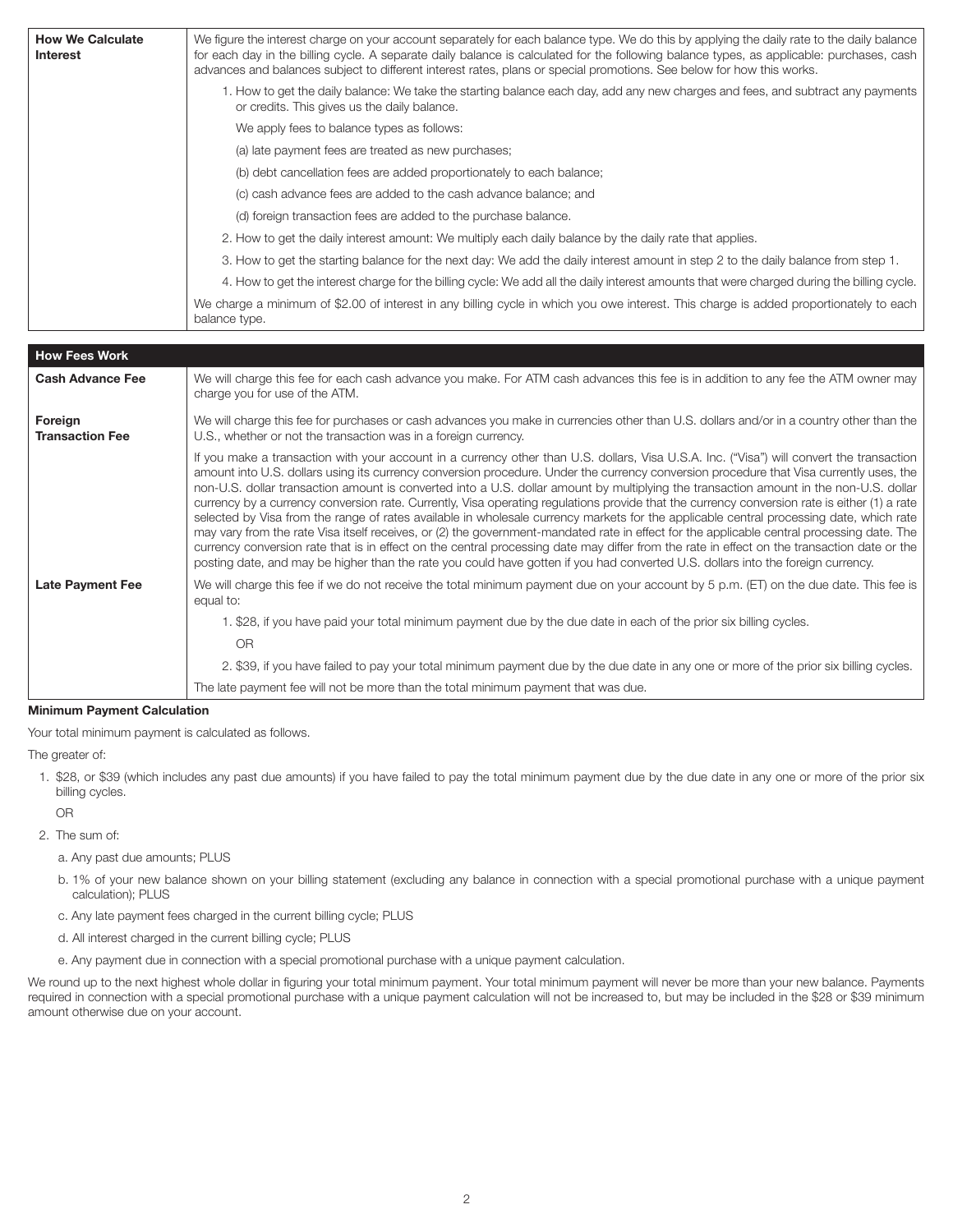## SECTION III: STANDARD PROVISIONS BP VISA® CREDIT CARD ACCOUNT AGREEMENT

#### ABOUT THE CREDIT CARD ACCOUNT AGREEMENT

This Agreement. This is an Agreement between you and Synchrony Bank, 170 Election Road, Suite 125, Draper, UT 84020, for your credit card account shown above. By opening or using your account, you agree to the terms of the entire Agreement. The entire Agreement includes the four sections of this document and the application you submitted to us in connection with the account. These documents replace any other agreement relating to your account that you or we made earlier or at the same time.

Parties To This Agreement. This Agreement applies to each accountholder approved on the account and each of you is responsible for paying the full amount due, no matter which one uses the account. We may treat each of you as one accountholder and may refer to each of you as "you" or "your." Synchrony Bank may be referred to as "we," "us" or "our."

Changes To This Agreement. We may change, add or delete terms of this Agreement, including interest rates, fees and charges.

Special Promotions. The terms of this Agreement apply to any special promotion. However, any special promotional terms that are different than the terms in this Agreement will be explained on promotional advertising or other disclosures provided to you.

## HOW TO USE YOUR ACCOUNT/CARD

Use Of Your Account. You may use your account only for lawful personal, family or household purposes. You may use your account for purchases from BP and Amoco locations in the United States and from any merchant that accepts Visa credit cards. You may get cash advances as further explained below. You may not use your account to pay amounts you owe us on this account or any other account you have with us.

Cash Advances. We may offer you the opportunity to get a cash advance with convenience checks that we send you. We may not honor a convenience check for any reason stated on the check. You can also get cash or make a withdrawal from any institution or ATM that accepts the card or the account. In addition, we will treat any purchase of certain cash like items as cash advances. Cash like items include for example, money orders, cashier's checks, traveler's checks, electronic or wire transfers, foreign currency or other in bank transactions, tax payments, lottery tickets or other legalized gambling transactions, court costs, bail bonds and fines.

You Promise To Pay. You promise to pay us for all amounts owed to us under this Agreement.

Your Responsibility. Each accountholder will receive a card. You may not allow anyone else to use your account. If you do, or if you ask us to send a card to someone else, you will be responsible for paying for all charges resulting from their transactions.

Transaction Limits. To prevent fraud, we may limit the number or dollar amount of any type of transactions you can make in any particular amount of time. We also may decline any particular charge on your account for any reason.

Credit Limit. You will be assigned a credit limit and cash advance limit on your account that we may increase or decrease from time to time. If we approve a transaction that makes you go over your credit limit or your cash advance limit, we do not give up any rights under this Agreement and we do not treat it as an increase in either limit.

## HOW AND WHEN TO MAKE PAYMENTS

When Payments Are Due. You must pay at least the total minimum payment due on your account by 5 p.m. (ET) on the due date of each billing cycle. Payments received after 5 p.m. (ET) will be credited as of the next day. You may at any time pay, in whole or in part, the total unpaid balance without any additional charge for prepayment. If you have a balance subject to interest, earlier payment may reduce the amount of interest you will pay. We may delay making credit available on your account in the amount of your payment even though we will credit your payment when we receive it.

Payment Options. You can pay by mail or online. We may allow you to make payments over the phone but we will charge you a fee to make expedited phone payments. Your payment must be made in U.S. dollars by physical or electronic check, money order or a similar instrument from a bank located in the United States.

How To Make A Payment. You must follow the instructions for making payments provided on your billing statement. If you do not, credit of your payment may be delayed up to five days. Your billing statement also explains how information on your check is used.

Payment Allocation. We will apply the required total minimum payment to balances on your account using any method we choose. Any payment you make in excess of the required total minimum payment will be applied to higher APR balances before lower APR balances. Applicable law may require or permit us to apply excess payments in a different manner in certain situations, such as when your account has a certain type of special promotion.

## INFORMATION ABOUT YOU

Using And Sharing Your Information. When you applied for an account, you gave us and BP Products North America Inc. information about yourself that we could share with each other. BP Products North America Inc. will use the information in connection with the credit program and for things like creating and updating its records and offering you special benefits. More information about how we use and share information is set forth in the privacy policy for your account.

Address/Phone Change. You represent that any phone number that you provide to us belongs to you and/or that you are authorized to provide that number. You also agree to tell us right away if you change your address or any phone number.

Consent To Communications. You consent to us, as well as any other owner or servicer of your account, contacting you through any channel of communication and for any purpose, as permitted by applicable law. For informational, servicing, fraud, or collection related communications, you agree that we may use the phone numbers that you provide to us to contact your cellular phone or wireless device with text messages, artificial or prerecorded voice calls, and calls made by an automatic telephone dialing system. Text frequency may vary and may be recurring. This consent applies even if you are charged for the call under your plan. You are responsible for any charges that may be billed to you by your communications carrier when we contact you. Message and data rates may vary. We and any carrier are not liable for delayed or undelivered messages. If you have questions, please call the number on the back of your card.

Telephone Monitoring. For quality control, you allow us to listen to and/or record telephone calls between you and us.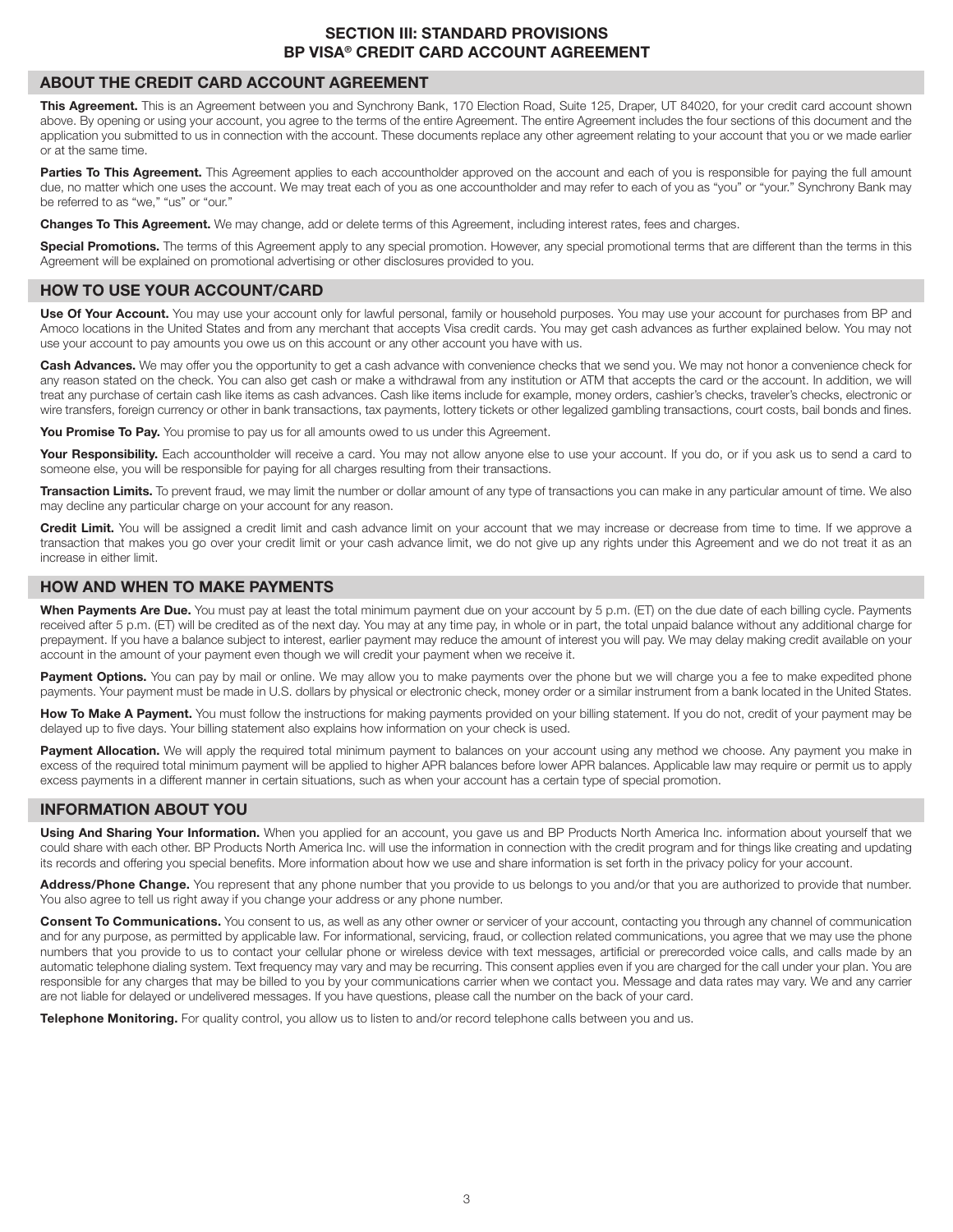#### IMPORTANT INFORMATION ABOUT YOUR ACCOUNT

Closing Your Account. You may close your account at any time by sending a letter to the address shown on your billing statement or calling customer service. We may close your account at any time, for any reason. If your account is closed, you must stop using it. You must still pay the full amount you owe and this Agreement will remain in effect until you do.

Collection Costs. If we ask an attorney who is not our salaried employee to collect your account, we may charge you our collection costs. These include court costs and reasonable attorneys' fees.

Credit Bureau Reporting. We may report information about your account to credit bureaus. Late payments, missed payments, or other defaults on your account may be shown in your credit report. Tell us if you think we reported wrong information about you to a credit bureau. Write to us at P.O. Box 965024, Orlando, FL 32896-5024. Tell us what information is wrong and why you think it is wrong. If you have a copy of the credit report that includes the wrong information, send us a copy.

Default. You are in default if you make a late payment, do not follow any other term of this Agreement or become bankrupt or insolvent. If you default or upon your death, we may (a) request payment of the full amount due right away, (b) take legal action to collect the amounts owed, and/or (c) take any other action allowed.

#### Disputed Amounts. The billing rights summary in section IV of this Agreement describes what to do if you think there is a mistake on your bill. If you send us correspondence about a disputed amount or payment, you must send it to the address for billing inquiries. We do not give up any rights under this Agreement if we accept a payment marked "payment in full" or given with any other conditions or limitations.

Unauthorized Use. If your card is lost, stolen or used without your consent, call us immediately at 1-844-887-1945. You will not be liable for unauthorized use on your account, but you will be responsible for all use by anyone you give your card to or allow to use your account.

Transactions Processed On The Visa Network. Transactions made using your credit card at BP and Amoco locations are processed by Synchrony Bank and are not processed on the Visa network. As a result, these transactions are not eligible for certain benefits that apply to transactions processed over the Visa network. For example, transactions at BP and Amoco locations do not count as eligible transactions for promotions that are sponsored by Visa, such as "Visa Extras." Your account is protected against unauthorized use as provided in this Agreement. In addition, Visa's Zero Liability policy applies to all transactions not made at BP and Amoco locations.

# IMPORTANT INFORMATION ABOUT THIS AGREEMENT

Assignment. We may sell, assign or transfer any or all of our rights or duties under this Agreement or your account, including our rights to payments. We do not have to give you prior notice of such action. You may not sell, assign or transfer any of your rights or duties under this Agreement or your account.

**Enforceability.** If any part of this Agreement is found to be void or unenforceable, all other parts of this Agreement will still apply.

Governing Law. Except as provided in the Resolving a Dispute with Arbitration section, this Agreement and your account are governed by federal law and, to the extent state law applies, the laws of Utah without regard to its conflicts of law principles. This Agreement has been accepted by us in Utah.

Waiver. We may give up some of our rights under this Agreement. If we give up any of our rights in one situation, we do not give up the same right in another situation.

#### RESOLVING A DISPUTE WITH ARBITRATION

PLEASE READ THIS SECTION CAREFULLY. IF YOU DO NOT REJECT IT, THIS SECTION WILL APPLY TO YOUR ACCOUNT, AND MOST DISPUTES BETWEEN YOU AND US WILL BE SUBJECT TO INDIVIDUAL ARBITRATION. THIS MEANS THAT: (1) NEITHER A COURT NOR A JURY WILL RESOLVE ANY SUCH DISPUTE; (2) YOU WILL NOT BE ABLE TO PARTICIPATE IN A CLASS ACTION OR SIMILAR PROCEEDING; (3) LESS INFORMATION WILL BE AVAILABLE; AND (4) APPEAL RIGHTS WILL BE LIMITED.

- 1. CLAIMS AND PARTIES. If either you or we make a demand for arbitration, you and we must arbitrate any dispute or claim between you (including any other user of your account), and us (including our parents, affiliates, agents, employees, officers, and assignees) that directly or indirectly arises from or relates to your account, your account Agreement or our relationship, except as noted below. In addition, BP Products North America Inc. and/or any assignee, agent, or service provider of ours that collects amounts due on your account are intended beneficiaries of this Arbitration section and may enforce it in full (notwithstanding any state law to the contrary).
- 2. This Arbitration section broadly covers claims based upon contract, tort, consumer rights, fraud and other intentional torts, negligence, constitution, statute, regulation, ordinance, common law and equity and claims for money damages and injunctive or declaratory relief, even if they arose before this section took effect. You may not sell, assign or transfer a claim.
- 3. Examples of claims subject to arbitration are disputes about an account transaction, fees, charges or interest, the events leading up to the Agreement (such as any disclosures, advertisements, promotions or oral or written statements, warranties or representations made by us), an application for or denial of credit, any product or service provided by us or third parties in connection with the Agreement, credit reporting, benefit programs related to your account including any reward program, the collection of amounts due by our assignees, service providers, or agents and the manner of collection.
- 4. However, we will not require you to arbitrate any individual case in small claims court or your state's equivalent court, so long as it remains an individual case in that court. Also, even if all parties have opted to litigate a claim in court, you or we may elect arbitration with respect to any claim made by a new party or any claim later asserted by a party in any related or unrelated lawsuit, including modifying an individual claim to assert a class, representative or multi-party claim. Arbitration may be requested at any time, even where there is a pending lawsuit, unless a trial has begun, or a final judgment entered.
- 5. Only a court will decide disputes about the validity, enforceability, coverage or scope of this Arbitration section or any part thereof. However, any dispute that concerns the validity or enforceability of the Agreement as a whole is for the arbitrator to decide.
- 6. NO CLASS ACTIONS. IF EITHER YOU OR WE ELECT TO ARBITRATE A CLAIM, NEITHER YOU NOR WE WILL HAVE THE RIGHT (A) TO PARTICIPATE IN A CLASS ACTION, PRIVATE ATTORNEY GENERAL ACTION OR OTHER REPRESENTATIVE ACTION IN COURT OR IN ARBITRATION, EITHER AS A CLASS REPRESENTATIVE OR CLASS MEMBER, OR (B) TO JOIN OR CONSOLIDATE CLAIMS WITH CLAIMS OF ANY OTHER PERSONS EXCEPT ACCOUNTHOLDERS ON YOUR ACCOUNT. THUS, YOU MAY NOT BRING CLAIMS AGAINST US ON BEHALF OF ANY ACCOUNTHOLDER WHO IS NOT AN ACCOUNTHOLDER ON YOUR ACCOUNT, AND YOU AGREE THAT ONLY ACCOUNTHOLDERS ON YOUR ACCOUNT MAY BE JOINED IN A SINGLE ARBITRATION WITH ANY CLAIM YOU HAVE.
- 7. PROCEDURES. The party who wants to arbitrate must notify the other party in writing. This notice can be given after the beginning of a lawsuit or in papers filed in the lawsuit. Otherwise, your notice must be sent to Synchrony Bank, Legal Operation, P.O. Box 29110, Shawnee Mission, KS 66201-5320, ATTN: ARBITRATION DEMAND. The party seeking arbitration must select either the American Arbitration Association (AAA), 120 Broadway, Floor 21, New York, NY 10271, www.adr.org, or JAMS, 620 Eighth Avenue, 34th Floor, New York, NY 10018, www.jamsadr.com, to administer the arbitration. If neither administrator can handle the dispute, a court with jurisdiction will appoint an arbitrator.